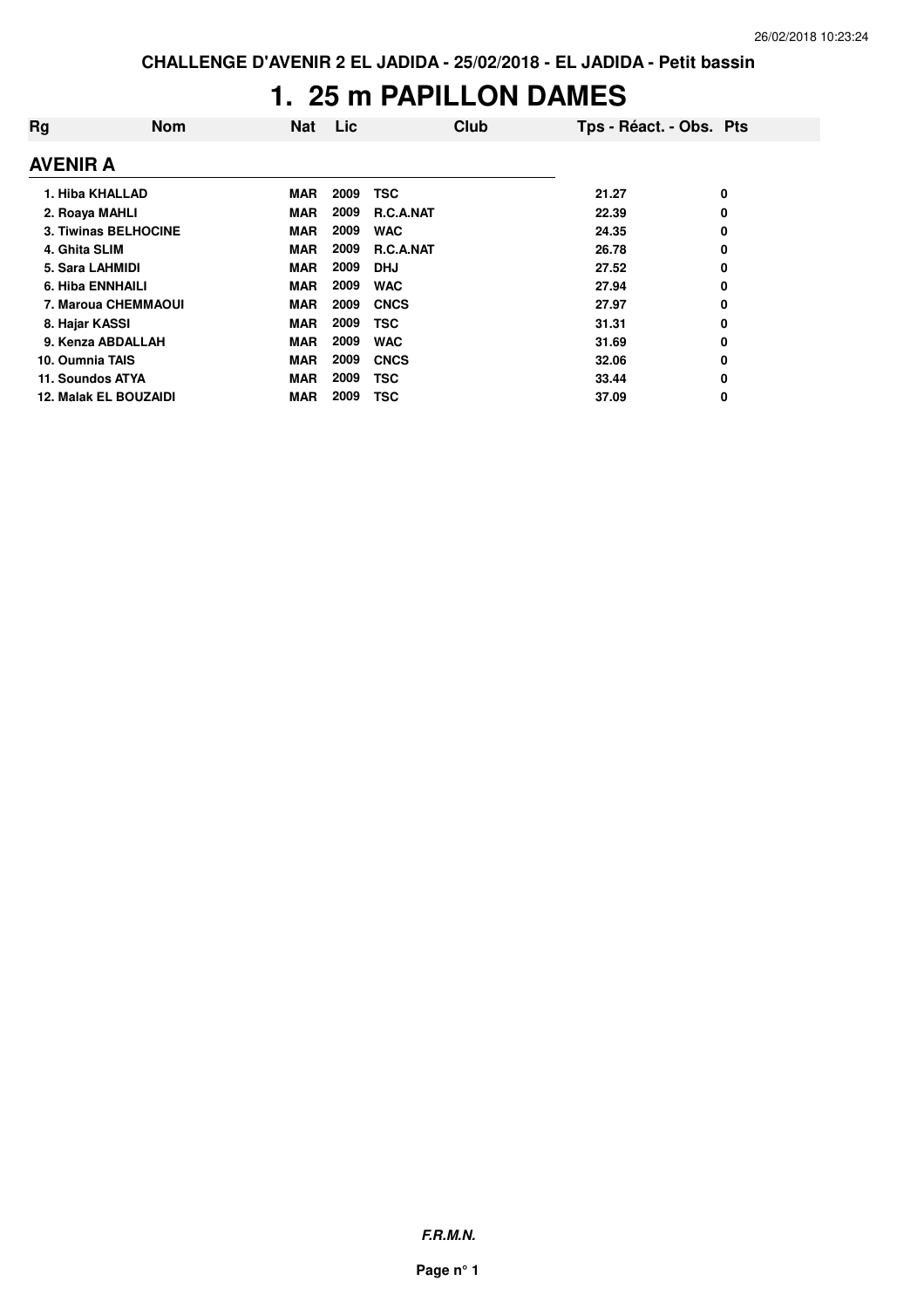#### **2. 25 m PAPILLON MESSIEURS**

| Rg                       | <b>Nom</b>                | <b>Nat</b> | Lic  | Club             | Tps - Réact. - Obs. Pts |   |
|--------------------------|---------------------------|------------|------|------------------|-------------------------|---|
| <b>AVENIR A</b>          |                           |            |      |                  |                         |   |
| 1. Yasser EZZIDI         |                           | <b>MAR</b> | 2009 | <b>R.C.A.NAT</b> | 19.94                   | 0 |
|                          | 2. Anwar KOKODIL          | <b>MAR</b> | 2009 | R.C.A.NAT        | 19.97                   | 0 |
|                          | 3. Mohamed Kamil RACHID   | <b>MAR</b> | 2009 | <b>ADM</b>       | 20.19                   | 0 |
|                          | 4. Mohammed ESSADEQ       | <b>MAR</b> | 2009 | <b>CNCS</b>      | 20.48                   | 0 |
|                          | 5. Abdullah Taher SERHIR  | <b>MAR</b> | 2009 | <b>CNCS</b>      | 22.63                   | 0 |
|                          | 6. Mohamed Amine SIFALLAH | <b>MAR</b> | 2009 | <b>WAC</b>       | 25.31                   | 0 |
|                          | 7. Haitam BOUCHGHOUL      | <b>MAR</b> | 2009 | <b>CNCS</b>      | 25.63                   | 0 |
|                          | 8. Mohamed Adam DAHO      | <b>MAR</b> | 2009 | <b>CNCS</b>      | 26.41                   | 0 |
|                          | 9. Redallah OUASTANE      | <b>MAR</b> | 2009 | <b>CNCS</b>      | 27.45                   | 0 |
| 10. Salim KHOUDRI        |                           | <b>MAR</b> | 2009 | <b>CCC</b>       | 27.64                   | 0 |
|                          | 11. Mohammed Ziad KETTANI | <b>MAR</b> | 2009 | <b>DHJ</b>       | 27.76                   | 0 |
|                          | 12. Ahmed Zaid KORAIT     | <b>MAR</b> | 2009 | <b>ADM</b>       | 28.75                   | 0 |
|                          | 13. Elmehdi BOUAYADI      | <b>MAR</b> | 2009 | TSC              | 29.20                   | 0 |
| 14. Yahya TAWSSI         |                           | <b>MAR</b> | 2009 | TSC              | 33.19                   | 0 |
| <b>NC. Ghali LAKRADI</b> |                           | <b>MAR</b> | 2009 | <b>TSC</b>       | Disqual.                | 0 |

**F.R.M.N.**

**Page n° 2**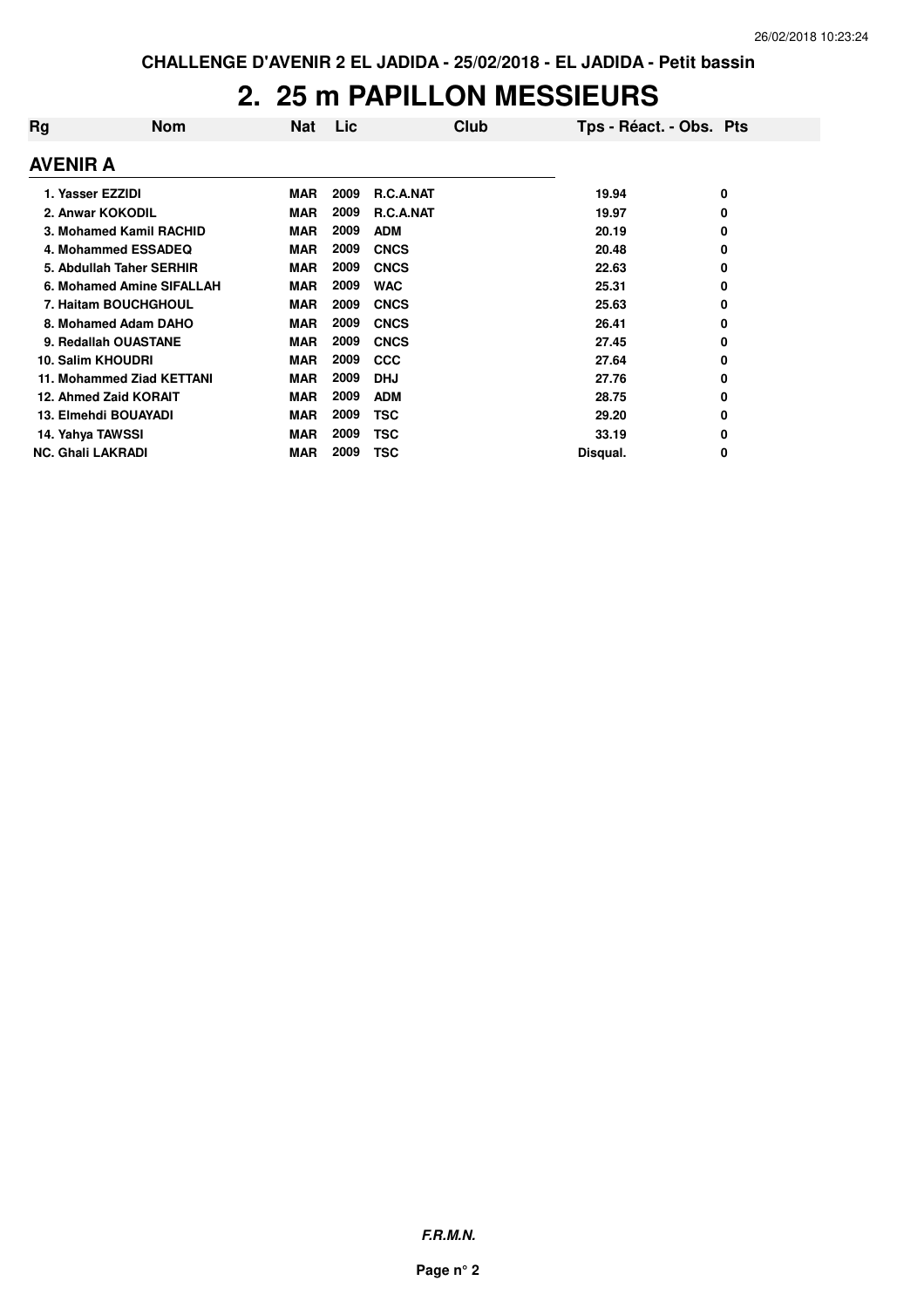## **3. 25 m NAGE LIBRE DAMES**

| Rg                           | <b>Nom</b>                  | <b>Nat</b> | Lic  | <b>Club</b> | Tps - Réact. - Obs. Pts |   |
|------------------------------|-----------------------------|------------|------|-------------|-------------------------|---|
| AVENIR B                     |                             |            |      |             |                         |   |
| 1. Ghita RIDA                |                             | <b>MAR</b> | 2010 | <b>CNCS</b> | 21.40                   | 0 |
|                              | 2. Yasmine ADERRAB          | <b>MAR</b> | 2010 | R.C.A.NAT   | 22.08                   | 0 |
| 3. Mayssane YAHIA            |                             | <b>MAR</b> | 2011 | <b>DHJ</b>  | 22.28                   | 0 |
| 4. Ghita GHALIB              |                             | <b>MAR</b> | 2010 | <b>TSC</b>  | 23.20                   | 0 |
|                              | 5. Fatimazahra DOUHA        | <b>MAR</b> | 2010 | R.C.A.NAT   | 23.23                   | 0 |
| 6. Zineb SABIR               |                             | <b>MAR</b> | 2010 | <b>CNCS</b> | 24.55                   | 0 |
|                              | 7. Yasmine EDDADSY          | <b>MAR</b> | 2011 | R.C.A.NAT   | 24.77                   | 0 |
|                              | 8. Jannate FARESSE          | <b>MAR</b> | 2010 | R.C.A.NAT   | 25.16                   | 0 |
| 9. Hajar EL MSIEH            |                             | <b>MAR</b> | 2010 | <b>DHJ</b>  | 25.68                   | 0 |
| 10. Rita BADRE               |                             | <b>MAR</b> | 2011 | <b>CNCS</b> | 26.25                   | 0 |
| 11. Hiba KHIALI              |                             | <b>MAR</b> | 2011 | <b>CNCS</b> | 27.41                   | 0 |
| <b>12. Tilelli BELHOCINE</b> |                             | <b>MAR</b> | 2011 | <b>WAC</b>  | 28.03                   | 0 |
| 13. Malak JEBRI              |                             | <b>MAR</b> | 2010 | R.C.A.NAT   | 28.56                   | 0 |
| <b>14. Malak HABBOUBI</b>    |                             | <b>MAR</b> | 2010 | <b>CNCS</b> | 29.06                   | 0 |
| 15. Rihane RIAHI             |                             | <b>MAR</b> | 2010 | <b>CSE</b>  | 29.59                   | 0 |
| <b>16. Hiba ELIDRISSI</b>    |                             | <b>MAR</b> | 2010 | <b>WAC</b>  | 30.22                   | 0 |
| 17. Aicha OUADDI             |                             | <b>MAR</b> | 2011 | <b>WAC</b>  | 31.19                   | 0 |
| 18. Israa HUIMAD             |                             | <b>MAR</b> | 2011 | <b>ADM</b>  | 31.31                   | 0 |
| 19. Khadija KORAIT           |                             | <b>MAR</b> | 2010 | <b>ADM</b>  | 31.87                   | 0 |
| 20. Hiba FRANE               |                             | <b>MAR</b> | 2011 | <b>CNCS</b> | 33.55                   | 0 |
| 21. Yasmine TEMMAR           |                             | <b>MAR</b> | 2010 | <b>ADM</b>  | 35.34                   | 0 |
| 22. Israe ELADDAOUI          |                             | <b>MAR</b> | 2011 | <b>ADM</b>  | 36.16                   | 0 |
|                              | 23. Nour BOUHASSOUNE        | <b>MAR</b> | 2010 | <b>WAC</b>  | 36.55                   | 0 |
| <b>NC. Chada CHRAIBI</b>     |                             | <b>MAR</b> | 2010 | <b>CNCS</b> | Frf n.d.                |   |
| <b>NC. Khadija FIKRI</b>     |                             | <b>MAR</b> | 2010 | <b>CNCS</b> | Frf n.d.                |   |
| <b>NC. Rym HAIDA</b>         |                             | <b>MAR</b> | 2010 | <b>CNCS</b> | Frf n.d.                |   |
| <b>NC. Ghalia SMAHI</b>      |                             | <b>MAR</b> | 2010 | <b>CNCS</b> | Frf n.d.                |   |
|                              | <b>NC. Aya BENSOUMMANE</b>  | <b>MAR</b> | 2011 | <b>ADM</b>  | Frf n.d.                |   |
|                              | <b>NC. Nada BENTCHICHIA</b> | <b>MAR</b> | 2010 | <b>CSE</b>  | Frf n.d.                |   |
| <b>NC. Iman NADIR</b>        |                             | <b>MAR</b> | 2010 | <b>CSE</b>  | Frf n.d.                |   |
| NC. Racha ELBROUZI           |                             | <b>MAR</b> | 2010 | <b>TSC</b>  | Frf n.d.                |   |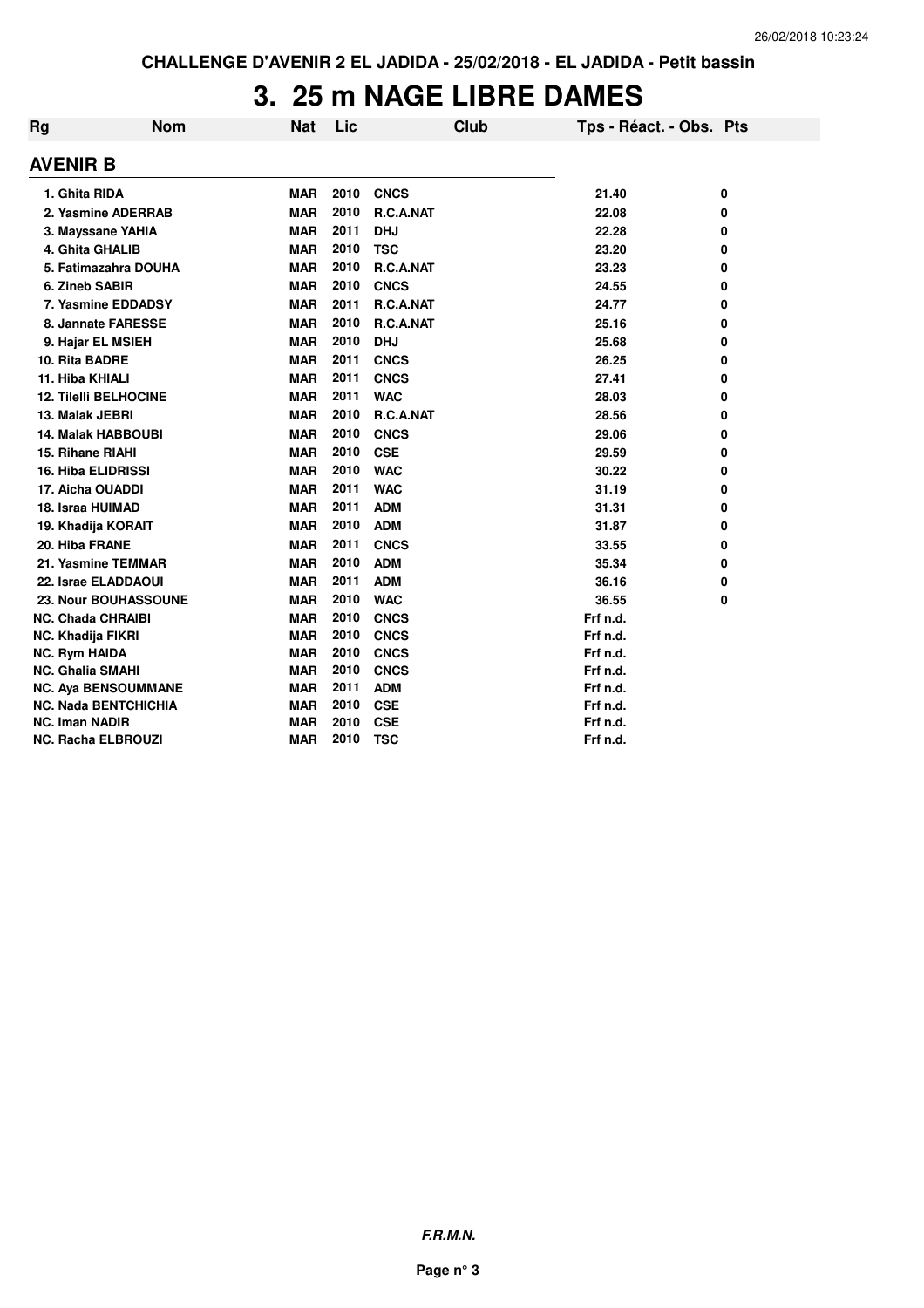#### **4. 25 m NAGE LIBRE MESSIEURS**

| Rg | <b>Nom</b>                          | <b>Nat</b> | Lic  |              | <b>Club</b> | Tps - Réact. - Obs. Pts |   |
|----|-------------------------------------|------------|------|--------------|-------------|-------------------------|---|
|    | <b>AVENIR B</b>                     |            |      |              |             |                         |   |
|    | 1. Ahmed Ali NAMLY                  | <b>MAR</b> | 2010 | <b>CNCS</b>  |             | 19.03                   | 0 |
|    | 2. Ghali LARAKI                     | <b>MAR</b> | 2010 | <b>ADM</b>   |             | 19.97                   | 0 |
|    | 3. Yahya AKKAR                      | <b>MAR</b> | 2010 | <b>ADM</b>   |             | 21.00                   | 0 |
|    | 4. Ryad Yahia M'GHARI               | <b>MAR</b> | 2010 | <b>DHJ</b>   |             | 22.06                   | 0 |
|    | 5. Yahya RADELLAH                   | <b>MAR</b> | 2010 | <b>CNCS</b>  |             | 23.05                   | 0 |
|    | 6. Adam BCHIRI                      | <b>MAR</b> | 2010 | <b>ADM</b>   |             | 23.22                   | 0 |
|    | 7. Anas KARAM                       | <b>MAR</b> | 2010 | <b>CSEJL</b> |             | 23.81                   | 0 |
|    | 8. Mohammed Khalil LABHALLA         | <b>MAR</b> | 2011 | <b>DHJ</b>   |             | 23.85                   | 0 |
|    | 9. Mohammed EL BOURNI DRIOUAK       | <b>MAR</b> | 2010 | <b>WAC</b>   |             | 24.72                   | 0 |
|    | 10. Mohammed Amine MIRHLAMI         | <b>MAR</b> | 2011 | <b>DHJ</b>   |             | 25.97                   | 0 |
|    | 11. Jad ATIF                        | <b>MAR</b> | 2011 | <b>TSC</b>   |             | 26.05                   | 0 |
|    | 12. Ibrahim WASFI                   | <b>MAR</b> | 2010 | <b>WAC</b>   |             | 26.38                   | 0 |
|    | 13. Mohamed Taha SENTISSI           | <b>MAR</b> | 2010 | <b>WAC</b>   |             | 26.59                   | 0 |
|    | <b>14. Ilyass REGRAGUI</b>          | <b>MAR</b> | 2010 | <b>ADM</b>   |             | 26.63                   | 0 |
|    | 15. Sami NAJAH                      | <b>MAR</b> | 2010 | <b>CNCS</b>  |             | 26.80                   | 0 |
|    | <b>16. Mohamed Amir TOUMI</b>       | <b>MAR</b> | 2010 | <b>CNCS</b>  |             | 27.31                   | 0 |
|    | 16. Mohamed Rayane WAHAB            | <b>MAR</b> | 2010 | <b>CSEJL</b> |             | 27.31                   | 0 |
|    | <b>18. Karim MOUNAHID</b>           | <b>MAR</b> | 2010 | <b>CNCS</b>  |             | 27.45                   | 0 |
|    | 18. Mohamed Amine TAOUBA            | <b>MAR</b> | 2011 | <b>CNCS</b>  |             | 27.45                   | 0 |
|    | 20. Anas HAMMOUDA                   | <b>MAR</b> | 2011 | <b>ADM</b>   |             | 28.32                   | 0 |
|    | 21. Mohamed Amir NOUARA             | <b>MAR</b> | 2010 | <b>ADM</b>   |             | 28.81                   | 0 |
|    | 22. Reda Mohamed TRACHEN            | <b>MAR</b> | 2011 | <b>CNCS</b>  |             | 30.35                   | 0 |
|    | 22. Adnane BELAIDI                  | <b>MAR</b> | 2010 | <b>CSE</b>   |             | 30.35                   | 0 |
|    | 24. Haitam TAHIRI                   | <b>MAR</b> | 2010 | <b>TSC</b>   |             | 32.50                   | 0 |
|    | <b>25. Anas HASSANINE</b>           | <b>MAR</b> | 2010 | <b>ADM</b>   |             | 34.44                   | 0 |
|    | 26. Walid BELALI                    | <b>MAR</b> | 2010 | <b>ADM</b>   |             | 36.89                   | 0 |
|    | 27. Rayyane SABER                   | <b>MAR</b> | 2010 | <b>ADM</b>   |             | 37.97                   | 0 |
|    | <b>28. Ali ELYOUSFI</b>             | <b>MAR</b> | 2011 | <b>ADM</b>   |             | 42.97                   | 0 |
|    | 29. Imrane FALAHY                   | <b>MAR</b> | 2010 | <b>TSC</b>   |             | 44.97                   | 0 |
|    | <b>NC. Rayane STATI</b>             | <b>MAR</b> | 2010 | <b>ADM</b>   |             | Frf n.d.                |   |
|    | <b>NC. Ayoub BOUKCEM</b>            | <b>MAR</b> | 2010 | <b>CNCS</b>  |             | Frf n.d.                |   |
|    | <b>NC. Mohamed Amine ELOUAHMANI</b> | <b>MAR</b> | 2010 | <b>CSE</b>   |             | Frf n.d.                |   |
|    | <b>NC. Nael BOURAHLA</b>            | <b>MAR</b> | 2010 | <b>WAC</b>   |             | Frf n.d.                |   |
|    | <b>NC. Ahmed EL HAIBA</b>           | <b>MAR</b> | 2010 | <b>CNCS</b>  |             | Dsq NI                  | 0 |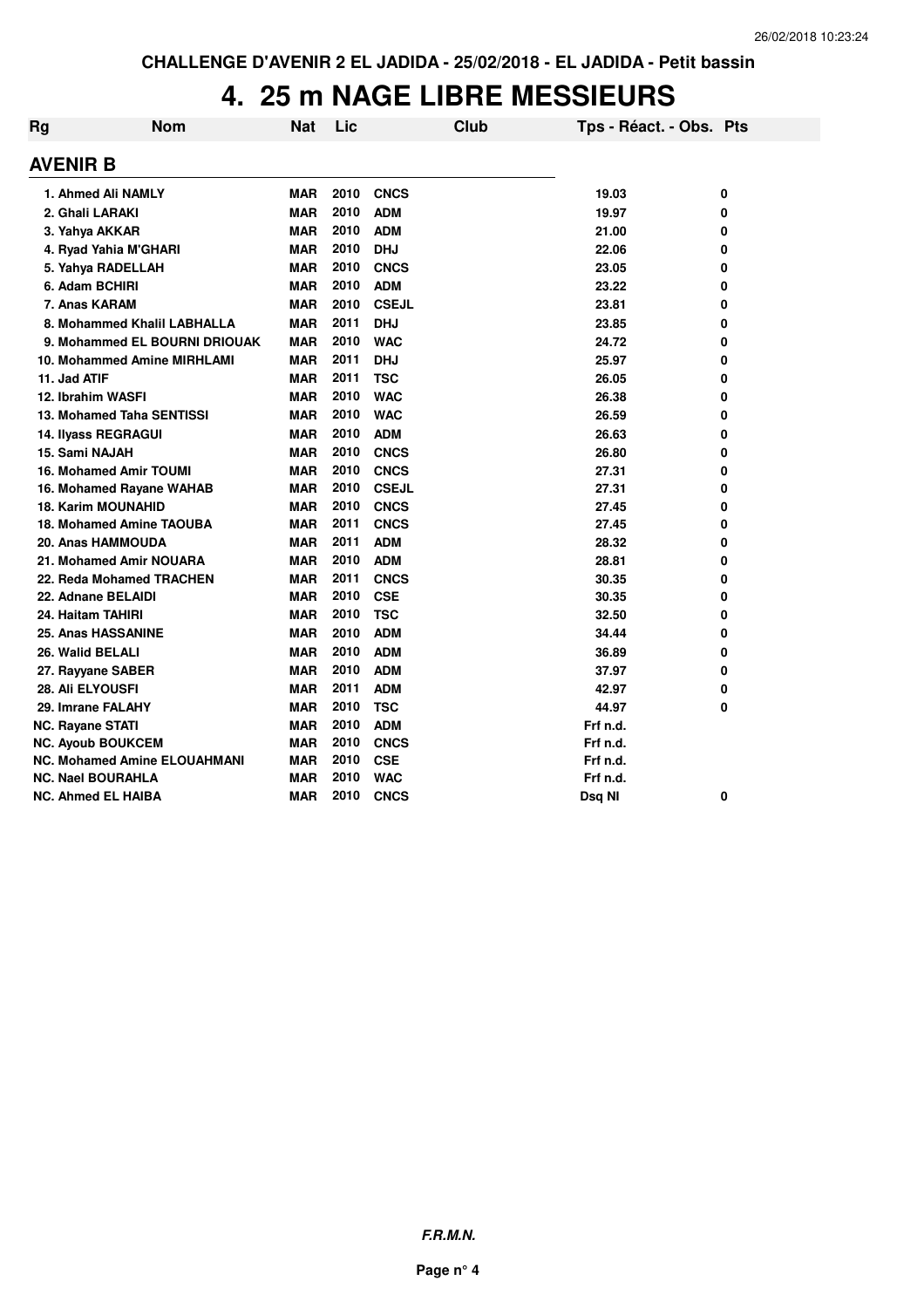## **5. 50 m NAGE LIBRE DAMES**

| Rg | <b>Nom</b>                  | <b>Nat</b> | Lic  | Club        | Tps - Réact. - Obs. Pts |     |
|----|-----------------------------|------------|------|-------------|-------------------------|-----|
|    | <b>AVENIR A</b>             |            |      |             |                         |     |
|    | <b>1. Tiwinas BELHOCINE</b> | <b>MAR</b> | 2009 | <b>WAC</b>  | 40.97                   | 194 |
|    | 2. Hiba ENNHAILI            | <b>MAR</b> | 2009 | <b>WAC</b>  | 47.80                   | 122 |
|    | 2. Maroua CHEMMAOUI         | <b>MAR</b> | 2009 | <b>CNCS</b> | 47.80                   | 122 |
|    | 4. Basma BOUAKIL EL IDRISSI | <b>MAR</b> | 2009 | <b>CNCS</b> | 49.06                   | 113 |
|    | 5. Kenza ABDALLAH           | <b>MAR</b> | 2009 | <b>WAC</b>  | 49.85                   | 107 |
|    | 6. Alae FENNICH             | <b>MAR</b> | 2009 | R.C.A.NAT   | 49.95                   | 107 |
|    | 7. Sara LAHMIDI             | <b>MAR</b> | 2009 | <b>DHJ</b>  | 50.20                   | 105 |
|    | 8. Safaa ATIA               | <b>MAR</b> | 2009 | <b>WAC</b>  | 50.78                   | 102 |
|    | 9. Aya FENNICH              | <b>MAR</b> | 2009 | R.C.A.NAT   | 51.41                   | 98  |
|    | 10. Oumnia TAIS             | <b>MAR</b> | 2009 | <b>CNCS</b> | 51.63                   | 97  |
|    | 11. Fatimazahra BENJLIL     | <b>MAR</b> | 2009 | <b>CSE</b>  | 57.73                   | 69  |
|    | <b>12. Marwa EL KOURCHI</b> | <b>MAR</b> | 2009 | <b>ADM</b>  | 59.56                   | 63  |
|    | <b>13. Douae MORTAJI</b>    | <b>MAR</b> | 2009 | <b>DHJ</b>  | 59.84                   | 62  |
|    | <b>14. Malak GHAYOUB</b>    | <b>MAR</b> | 2009 | R.C.A.NAT   | 1:04.34                 | 50  |
|    | <b>15. Sara MSALLEK</b>     | <b>MAR</b> | 2009 | <b>CSE</b>  | 1:05.31                 | 47  |
|    | <b>16. Nihal BARGACH</b>    | <b>MAR</b> | 2009 | <b>CNCS</b> | 1:07.22                 | 44  |
|    | 17. Aicha CHAHID            | <b>MAR</b> | 2009 | <b>ADM</b>  | 1:08.50                 | 41  |
|    | 18. Majida ASSEFFAR         | <b>MAR</b> | 2009 | <b>ADM</b>  | 1:09.03                 | 40  |
|    | <b>19. Boutaina BIJOUAN</b> | <b>MAR</b> | 2009 | <b>CNCS</b> | 1:14.00                 | 32  |
|    | 20. Rim ELKHAYAT            | <b>MAR</b> | 2009 | <b>CNCS</b> | 1:14.67                 | 32  |
|    | 21. Jannat MENGAOUI         | <b>MAR</b> | 2009 | <b>CNCS</b> | 1:18.97                 | 27  |
|    | 22. Aya GUEJAJ              | <b>MAR</b> | 2009 | <b>CNCS</b> | 1:20.88                 | 25  |
|    | 23. Rihab TARMOUSSI         | <b>MAR</b> | 2009 | <b>ADM</b>  | 1:30.29                 | 18  |
|    | <b>NC. Aya KHOUDRI</b>      | <b>MAR</b> | 2009 | <b>ADM</b>  | Frf n.d.                |     |
|    | <b>NC. Rania EL HABIB</b>   | <b>MAR</b> | 2009 | <b>CNCS</b> | Frf n.d.                |     |
|    | <b>NC. Kenza SMAHI</b>      | <b>MAR</b> | 2009 | <b>CNCS</b> | Frf n.d.                |     |
|    | <b>NC. Ines MACHKOUR</b>    | <b>MAR</b> | 2009 | <b>WAC</b>  | Frf n.d.                |     |
|    | <b>NC. Souha BELHOUJI</b>   | <b>MAR</b> | 2009 | <b>TSC</b>  | Frf n.d.                |     |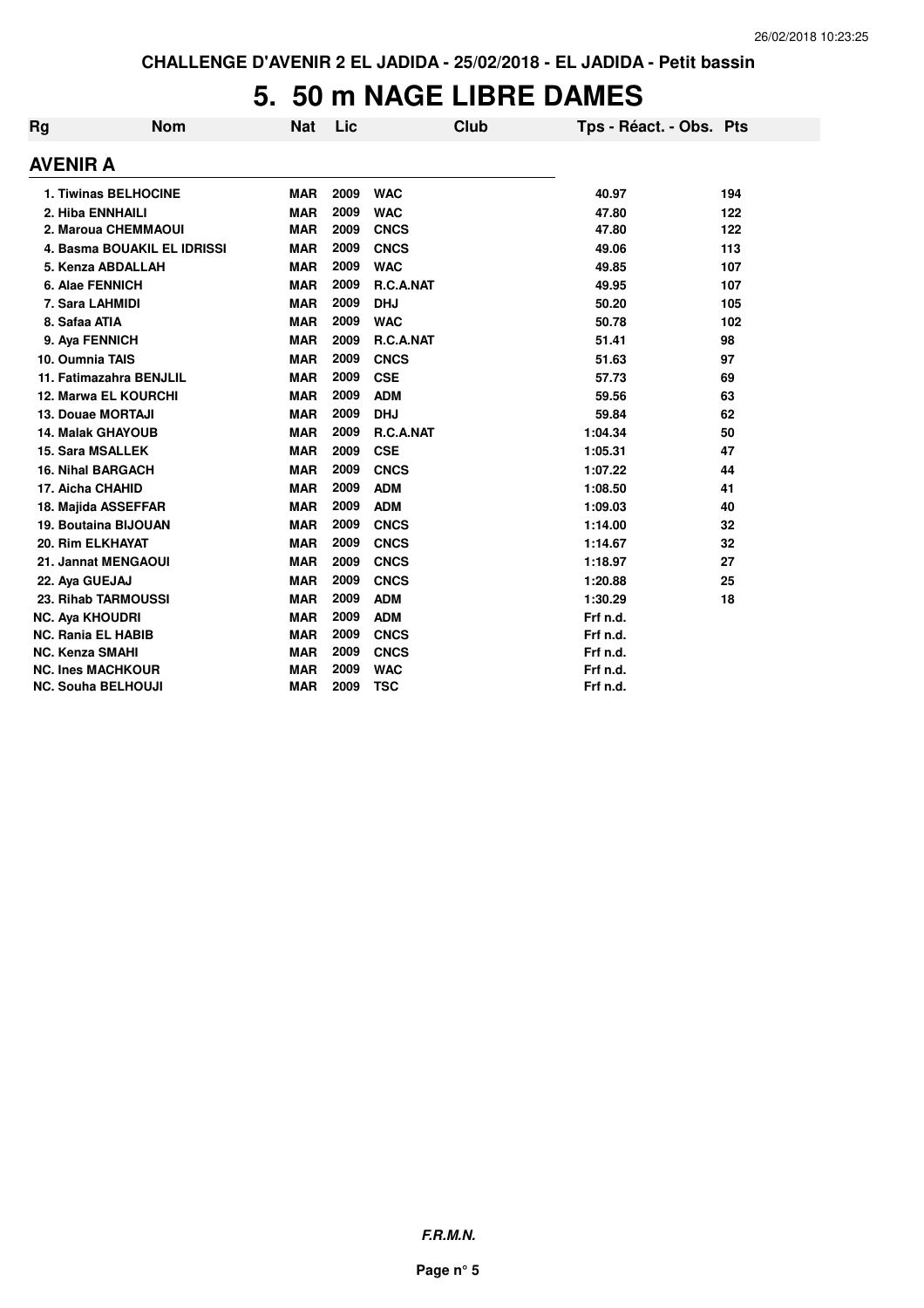#### **6. 50 m NAGE LIBRE MESSIEURS**

| <b>Rg</b> | <b>Nom</b>                        | Nat        | Lic  | <b>Club</b>  | Tps - Réact. - Obs. Pts |     |
|-----------|-----------------------------------|------------|------|--------------|-------------------------|-----|
|           | <b>AVENIR A</b>                   |            |      |              |                         |     |
|           | 1. Mohamed Amine SIFALLAH         | MAR        | 2009 | <b>WAC</b>   | 40.26                   | 140 |
|           | 2. Mohamed Kamil RACHID           | <b>MAR</b> | 2009 | <b>ADM</b>   | 42.44                   | 119 |
|           | 3. Salim KHOUDRI                  | <b>MAR</b> | 2009 | <b>CCC</b>   | 43.41                   | 111 |
|           | 4. Ahmed Yassine AFRIAD           | <b>MAR</b> | 2009 | <b>CSE</b>   | 45.03                   | 100 |
|           | <b>5. Ayoub CHBIHI EL WAHOUDI</b> | <b>MAR</b> | 2009 | <b>ADM</b>   | 45.88                   | 94  |
|           | 6. Ahmed Zaid KORAIT              | <b>MAR</b> | 2009 | <b>ADM</b>   | 47.59                   | 84  |
|           | 7. Adam ELMESKINI                 | <b>MAR</b> | 2009 | <b>CNCS</b>  | 48.48                   | 80  |
|           | 8. Redallah OUASTANE              | <b>MAR</b> | 2009 | <b>CNCS</b>  | 50.31                   | 71  |
|           | 9. Mohamed Ilyas NACHIT           | <b>MAR</b> | 2009 | <b>ADM</b>   | 50.44                   | 71  |
|           | <b>10. Haitam BOUCHGHOUL</b>      | <b>MAR</b> | 2009 | <b>CNCS</b>  | 53.73                   | 58  |
|           | 11. Hamza BERRADA                 | <b>MAR</b> | 2009 | <b>CSE</b>   | 54.50                   | 56  |
|           | 12. Yassine BERRADA               | <b>MAR</b> | 2009 | <b>CSE</b>   | 54.78                   | 55  |
|           | 13. Mohammed Amine BENNASRI       | <b>MAR</b> | 2009 | <b>WAC</b>   | 55.38                   | 53  |
|           | 14. Yahya OUAHMANE                | <b>MAR</b> | 2009 | <b>CNCS</b>  | 55.84                   | 52  |
|           | 15. Hassan AGHRIDOU               | <b>MAR</b> | 2009 | <b>CNCS</b>  | 56.41                   | 50  |
|           | 16. Daoud NACIR                   | <b>MAR</b> | 2009 | <b>WAC</b>   | 57.06                   | 49  |
|           | 17. Aymen OUNNAB                  | <b>MAR</b> | 2009 | <b>DHJ</b>   | 58.19                   | 46  |
|           | 18. Mustapha QUARMOUCHI           | <b>MAR</b> | 2009 | <b>ADM</b>   | 58.36                   | 46  |
|           | 19. Mohamed EL YAZIDI             | <b>MAR</b> | 2009 | <b>TSC</b>   | 59.09                   | 44  |
|           | 20. Hamza ALQADI                  | <b>MAR</b> | 2009 | <b>CNCS</b>  | 59.22                   | 44  |
|           | 21. Amine ZNASSNI                 | <b>MAR</b> | 2009 | <b>WAC</b>   | 59.28                   | 43  |
|           | <b>22. Mohamed ENNAAMANI</b>      | <b>MAR</b> | 2009 | <b>CSE</b>   | 59.94                   | 42  |
|           | 23. Walid OUAHLA                  | <b>MAR</b> | 2009 | <b>CNCS</b>  | 1:00.79                 | 40  |
|           | <b>24. Mouad OUITASSANE</b>       | <b>MAR</b> | 2009 | <b>CSE</b>   | 1:00.81                 | 40  |
|           | 25. Mohamed Ali ELMASTARI         | <b>MAR</b> | 2009 | <b>CNCS</b>  | 1:01.13                 | 40  |
|           | 26. Mohamed Amine BACHI           | <b>MAR</b> | 2009 | <b>TSC</b>   | 1:01.38                 | 39  |
|           | 27. Mohammed Reda CHOUAIT         | <b>MAR</b> | 2009 | <b>CSEJL</b> | 1:02.76                 | 36  |
|           | <b>28. Ziad OUITASSANE</b>        | <b>MAR</b> | 2009 | <b>CSE</b>   | 1:04.81                 | 33  |
|           | 28. Younes BENOUINI               | <b>MAR</b> | 2009 | <b>TSC</b>   | 1:04.81                 | 33  |
|           | <b>30. Moad ACHDINI</b>           | <b>MAR</b> | 2009 | <b>CSEJL</b> | 1:06.73                 | 30  |
|           | 31. Mohamed Akram CHAFII          | <b>MAR</b> | 2009 | <b>CSEJL</b> | 1:07.98                 | 29  |
|           | 32. Rayane HARAKAT                | <b>MAR</b> | 2009 | <b>CNCS</b>  | 1:08.88                 | 27  |
|           | 33. Imran BOUBKERI                | <b>MAR</b> | 2009 | TSC          | 1:12.03                 | 24  |
|           | 34. Yahya BENZINE                 | <b>MAR</b> | 2009 | ADM          | 1:13.26                 | 23  |
|           | 35. Wassim BENKARROUM             | <b>MAR</b> | 2009 | <b>TSC</b>   | 1:14.59                 | 22  |
|           | 36. Aymen GHAYOUB                 | <b>MAR</b> | 2009 | R.C.A.NAT    | 1:22.39                 | 16  |
|           | 37. Mouad DALILI                  | <b>MAR</b> | 2009 | R.C.A.NAT    | 1:24.84                 | 14  |
|           | <b>NC. Samy CHAJAI</b>            | <b>MAR</b> | 2009 | <b>ADM</b>   | Frf n.d.                |     |
|           | NC. Mohamed Reda CHOQI            | <b>MAR</b> | 2009 | <b>CNCS</b>  | Frf n.d.                |     |
|           | <b>NC. Omar MOUNAIM</b>           | <b>MAR</b> | 2009 | <b>WAC</b>   | Frf n.d.                |     |
|           | <b>NC. Yasser OUAKSSIM</b>        | <b>MAR</b> | 2009 | <b>WAC</b>   | Frf n.d.                |     |
|           | <b>NC. Ali EL MEKALI</b>          | <b>MAR</b> | 2009 | <b>TSC</b>   | Frf n.d.                |     |
|           | <b>NC. Saad LAHIBA</b>            | <b>MAR</b> | 2009 | <b>WAC</b>   | Dsq FD                  | 0   |
|           | <b>NC. Adam ZOUHAIRI</b>          | <b>MAR</b> | 2009 | <b>DHJ</b>   | Dsq NI                  | 0   |
|           | <b>NC. Adam HIMMECH</b>           | <b>MAR</b> | 2009 | <b>TSC</b>   | Disqual.                | 0   |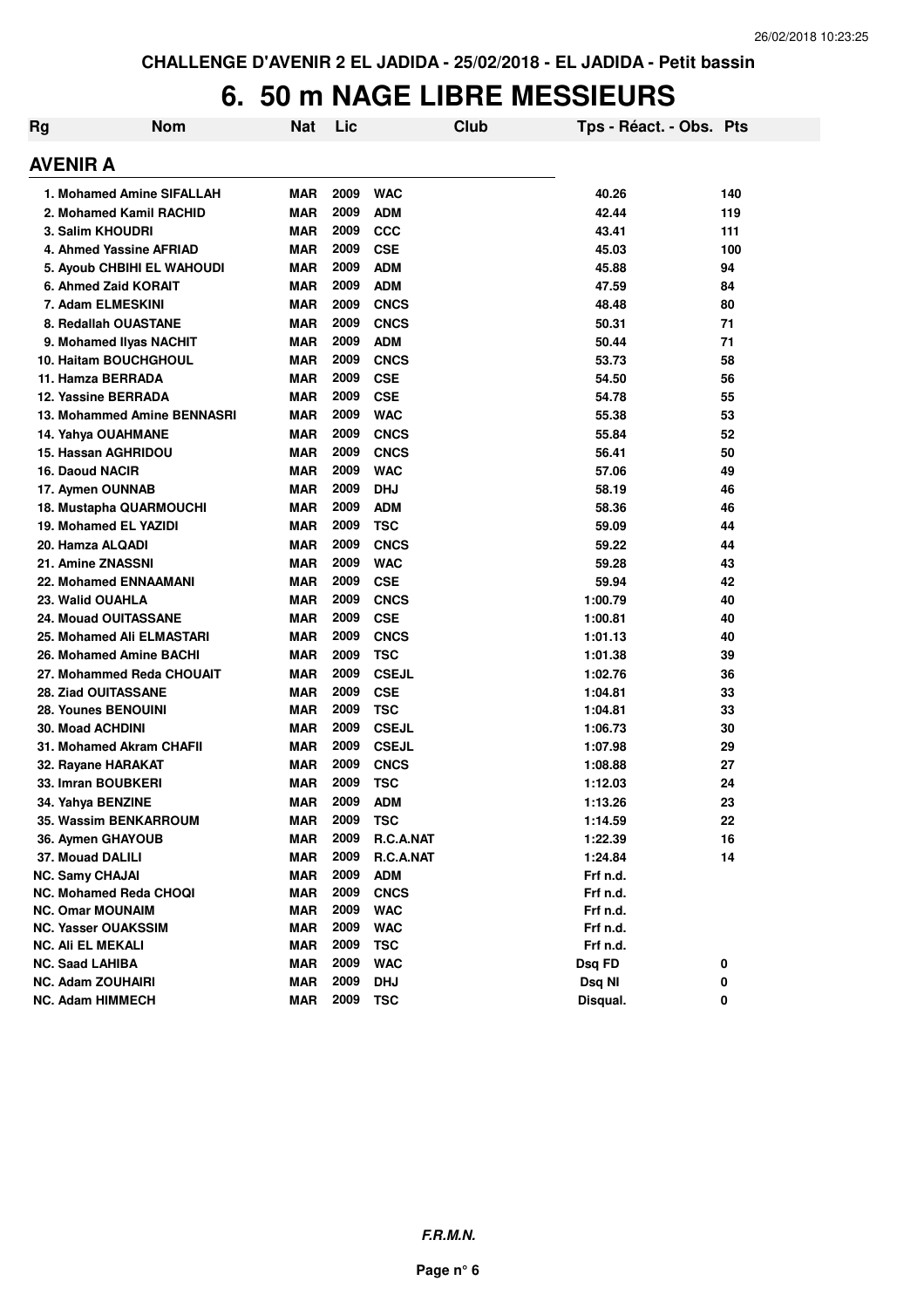## **7. 25 m BRASSE DAMES**

| Rg                        | <b>Nom</b> | Nat        | Lic  |                  | Club | Tps - Réact. - Obs. Pts |   |
|---------------------------|------------|------------|------|------------------|------|-------------------------|---|
| <b>AVENIR B</b>           |            |            |      |                  |      |                         |   |
| 1. Zineb SABIR            |            | MAR        | 2010 | <b>CNCS</b>      |      | 29.32                   | 0 |
| 2. Farah KOKODIL          |            | <b>MAR</b> | 2010 | <b>R.C.A.NAT</b> |      | 29.34                   | 0 |
| 3. Ines TAOUFIK           |            | <b>MAR</b> | 2010 | <b>R.C.A.NAT</b> |      | 30.02                   | 0 |
| 4. Fatimazahra DOUHA      |            | <b>MAR</b> | 2010 | <b>R.C.A.NAT</b> |      | 30.41                   | 0 |
| 5. Ghita RIDA             |            | <b>MAR</b> | 2010 | <b>CNCS</b>      |      | 31.50                   | 0 |
| 6. Yasmine EDDADSY        |            | <b>MAR</b> | 2011 | <b>R.C.A.NAT</b> |      | 33.86                   | 0 |
| 7. Hajar KERBOUCH         |            | MAR        | 2010 | <b>R.C.A.NAT</b> |      | 34.05                   | 0 |
| 8. Mouna DARA             |            | <b>MAR</b> | 2011 | <b>R.C.A.NAT</b> |      | 38.09                   | 0 |
| <b>NC. Chada CHRAIBI</b>  |            | <b>MAR</b> | 2010 | <b>CNCS</b>      |      | Frf n.d.                |   |
| <b>NC. Racha ELBROUZI</b> |            | <b>MAR</b> | 2010 | <b>TSC</b>       |      | Frf n.d.                |   |
| <b>NC. Ghita GHALIB</b>   |            | MAR        | 2010 | <b>TSC</b>       |      | Disqual.                | 0 |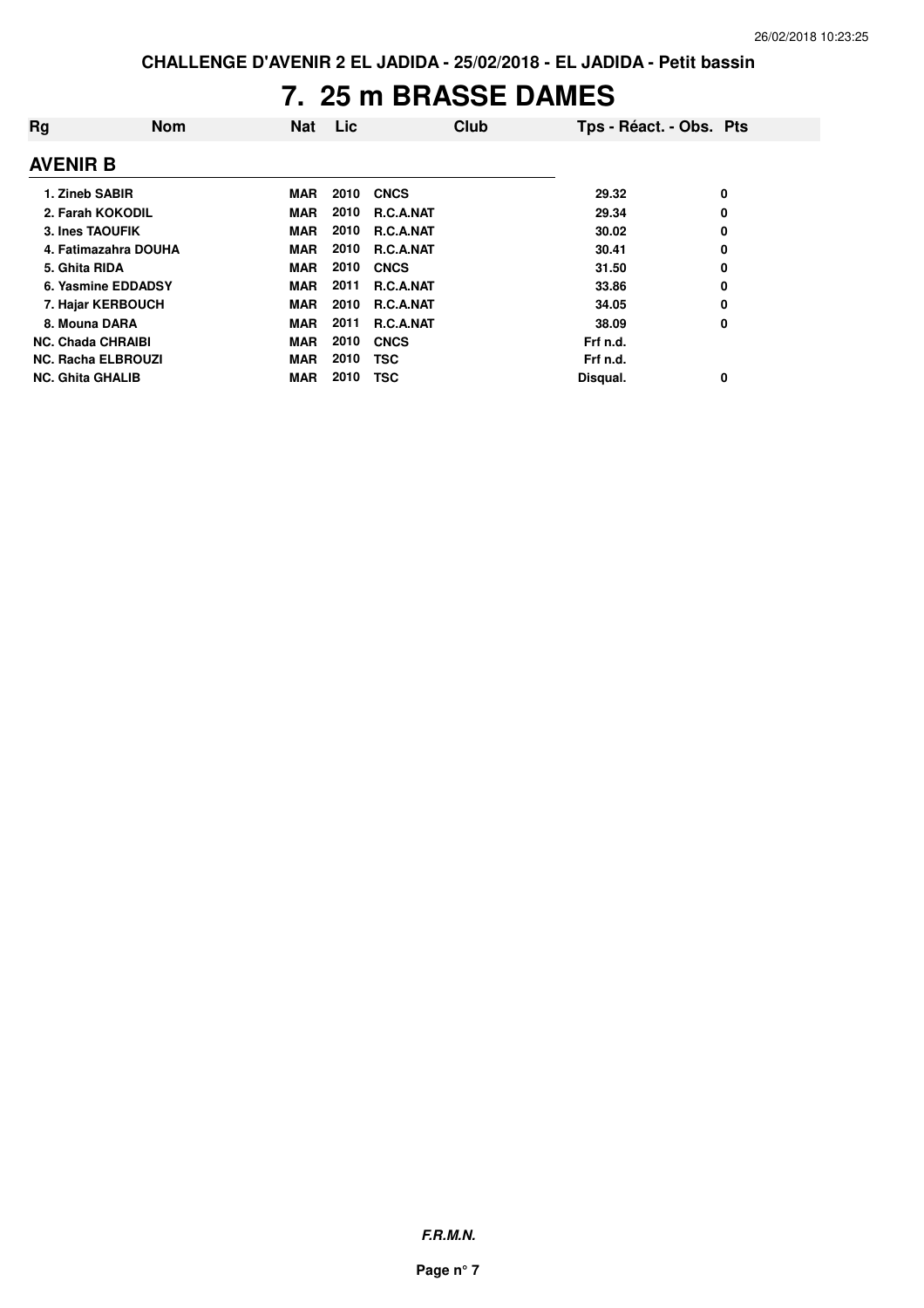**CHALLENGE D'AVENIR 2 EL JADIDA - 25/02/2018 - EL JADIDA - Petit bassin**

### **8. 25 m BRASSE MESSIEURS**

| Rg                       | <b>Nom</b> | <b>Nat</b> | Lic               | Club | Tps - Réact. - Obs. Pts |   |
|--------------------------|------------|------------|-------------------|------|-------------------------|---|
| <b>AVENIR B</b>          |            |            |                   |      |                         |   |
| 1. Jad ATIF              |            | <b>MAR</b> | 2011 TSC          |      | 34.03                   |   |
| NC. Mohamed Rayane WAHAB |            | <b>MAR</b> | <b>2010 CSEJL</b> |      | Dsg NI                  | 0 |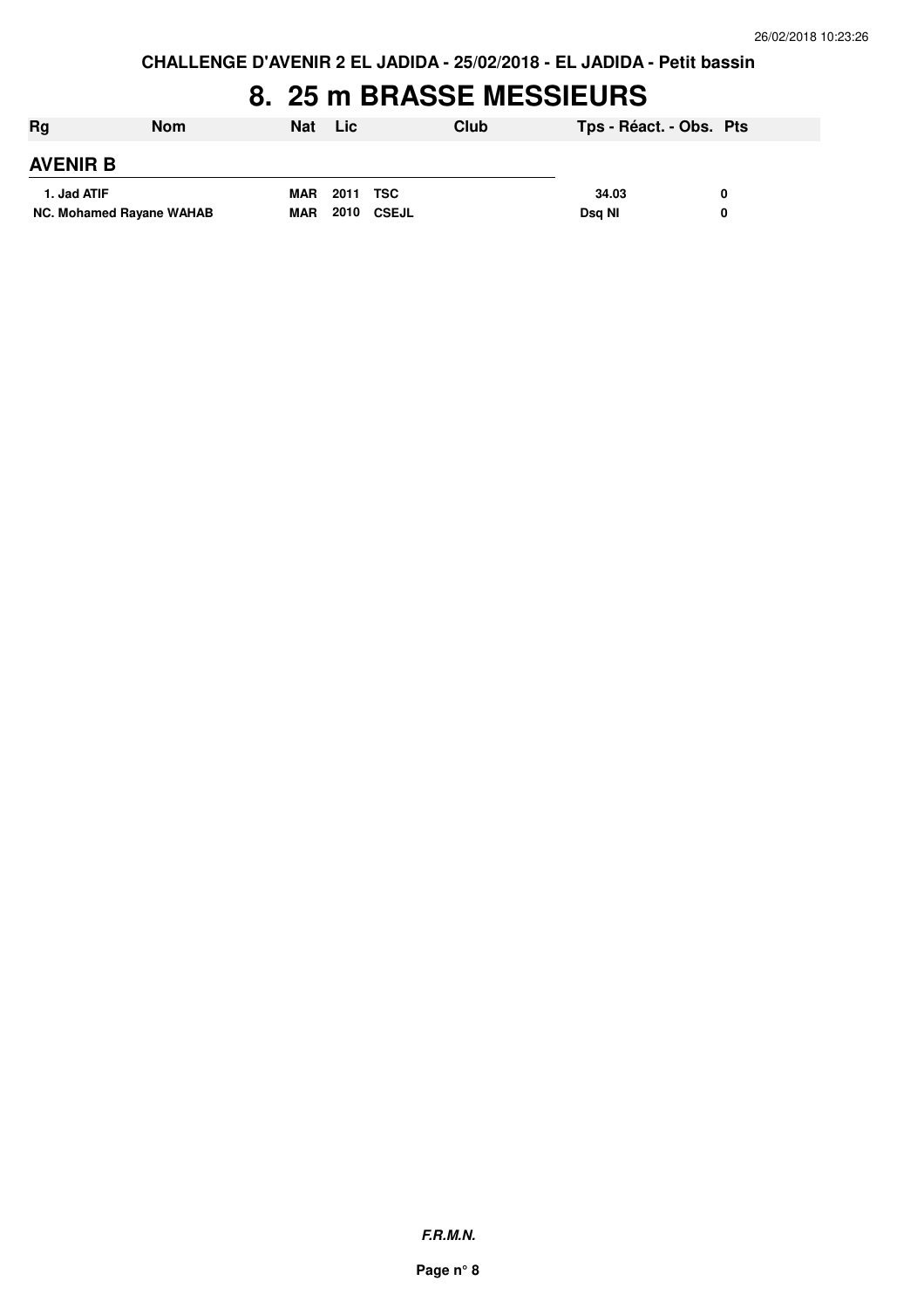## **9. 50 m BRASSE DAMES**

| Rg                           | <b>Nom</b> | <b>Nat</b> | Lic. |             | Club | Tps - Réact. - Obs. Pts |     |
|------------------------------|------------|------------|------|-------------|------|-------------------------|-----|
| <b>AVENIR A</b>              |            |            |      |             |      |                         |     |
| 1. Lina EL MSIEH             |            | MAR        | 2009 | DHJ         |      | 57.72                   | 138 |
| 2. Hiba KHALLAD              |            | <b>MAR</b> | 2009 | <b>TSC</b>  |      | 58.36                   | 133 |
| 3. Hajar KASSI               |            | <b>MAR</b> | 2009 | <b>TSC</b>  |      | 1:10.19                 | 76  |
| <b>NC. Rania EL HABIB</b>    |            | <b>MAR</b> | 2009 | <b>CNCS</b> |      | Frf n.d.                |     |
| <b>NC. Soundos ATYA</b>      |            | <b>MAR</b> | 2009 | <b>TSC</b>  |      | Dsg NI                  | 0   |
| <b>NC. Malak EL BOUZAIDI</b> |            | <b>MAR</b> | 2009 | TSC         |      | Dsq NI                  | 0   |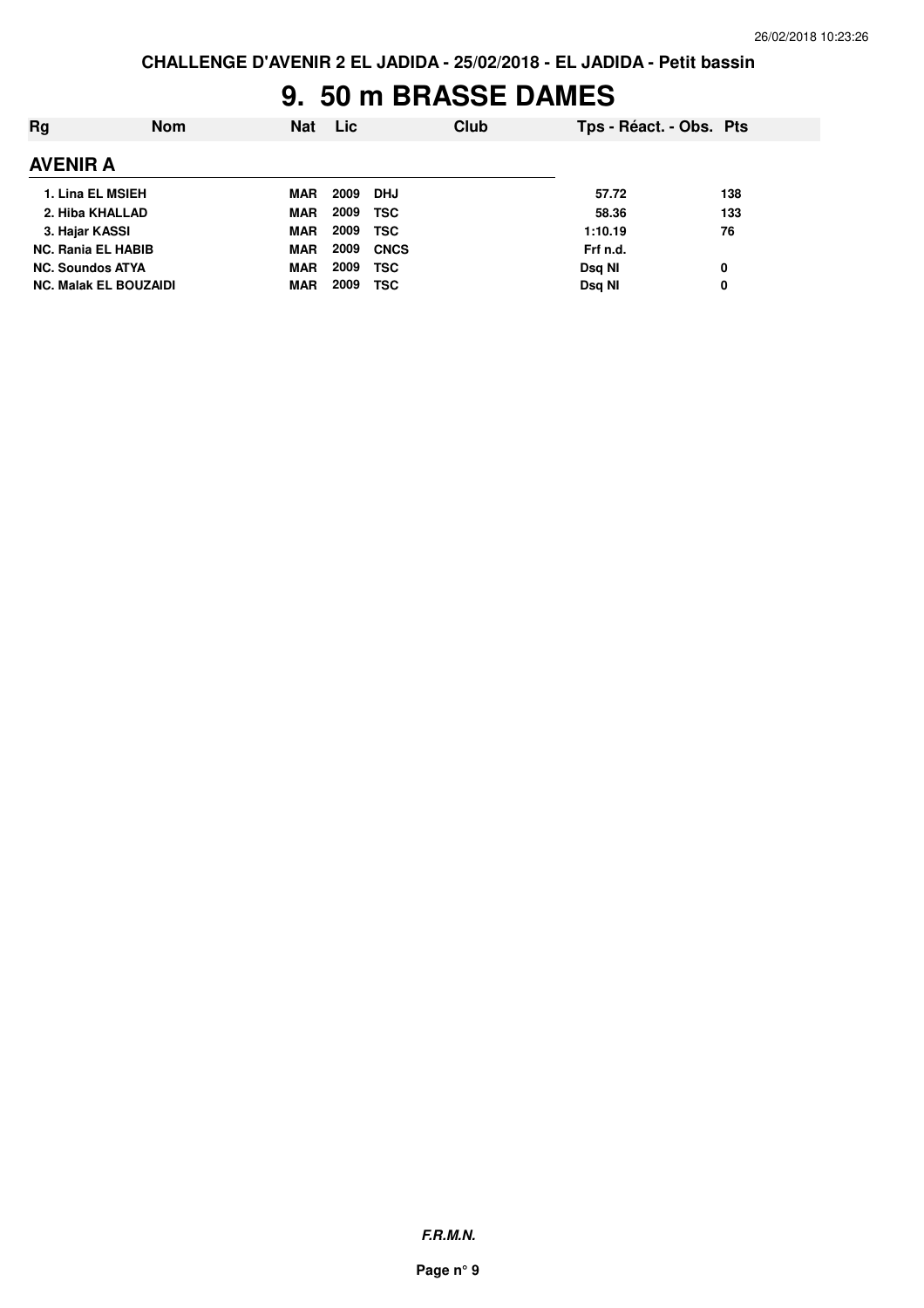#### **10. 50 m BRASSE MESSIEURS**

| Rg                        | <b>Nom</b>                       | <b>Nat</b> | Lic  | Club             | Tps - Réact. - Obs. Pts |     |
|---------------------------|----------------------------------|------------|------|------------------|-------------------------|-----|
| <b>AVENIR A</b>           |                                  |            |      |                  |                         |     |
| 1. Yasser EZZIDI          |                                  | MAR        | 2009 | <b>R.C.A.NAT</b> | 52.53                   | 130 |
|                           | 2. Anwar KOKODIL                 | <b>MAR</b> | 2009 | <b>R.C.A.NAT</b> | 55.70                   | 109 |
|                           | 3. Mohamed Adam DAHO             | <b>MAR</b> | 2009 | <b>CNCS</b>      | 59.22                   | 91  |
|                           | 4. Elmehdi BOUAYADI              | <b>MAR</b> | 2009 | TSC              | 1:00.13                 | 87  |
|                           | 5. Ahmed Yassine AFRIAD          | <b>MAR</b> | 2009 | <b>CSE</b>       | 1:02.51                 | 77  |
| 6. Yahya TAWSSI           |                                  | <b>MAR</b> | 2009 | <b>TSC</b>       | 1:09.17                 | 57  |
|                           | 7. Wassim BENKARROUM             | MAR        | 2009 | TSC              | 1:20.31                 | 36  |
|                           | <b>NC. Mohamed Ali ELMASTARI</b> | <b>MAR</b> | 2009 | <b>CNCS</b>      | Dsq NI                  | 0   |
| <b>NC. Adam ZOUHAIRI</b>  |                                  | <b>MAR</b> | 2009 | <b>DHJ</b>       | Dsq NI                  | 0   |
| <b>NC. Aymen GHAYOUB</b>  |                                  | <b>MAR</b> | 2009 | <b>R.C.A.NAT</b> | Dsq NI                  | 0   |
| <b>NC. Imran BOUBKERI</b> |                                  | <b>MAR</b> | 2009 | TSC              | Dsq NI                  | 0   |
| <b>NC. Ghali LAKRADI</b>  |                                  | <b>MAR</b> | 2009 | <b>TSC</b>       | Dsg NI                  | 0   |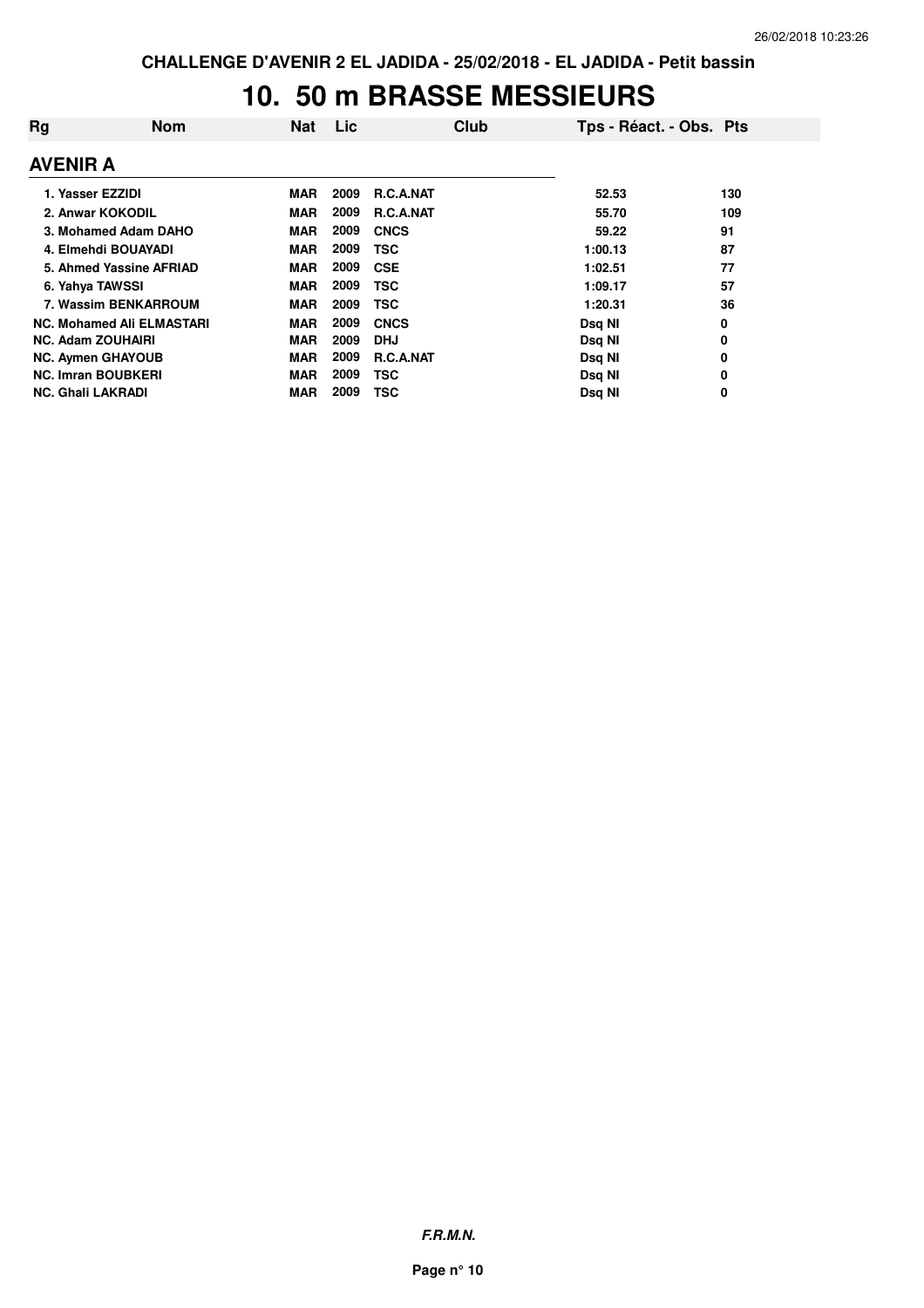# **11. 25 m DOS DAMES**

| Rg                        | Nom                          | <b>Nat</b> | Lic  | Club        | Tps - Réact. - Obs. Pts |   |
|---------------------------|------------------------------|------------|------|-------------|-------------------------|---|
| <b>AVENIR B</b>           |                              |            |      |             |                         |   |
|                           | 1. Mayssane YAHIA            | <b>MAR</b> | 2011 | <b>DHJ</b>  | 26.97                   | 0 |
|                           | 2. Yasmine ADERRAB           | <b>MAR</b> | 2010 | R.C.A.NAT   | 28.40                   | 0 |
| 3. Ines TAOUFIK           |                              | <b>MAR</b> | 2010 | R.C.A.NAT   | 30.59                   | 0 |
|                           | 4. Jannate FARESSE           | <b>MAR</b> | 2010 | R.C.A.NAT   | 31.06                   | 0 |
|                           | 5. Farah KOKODIL             | <b>MAR</b> | 2010 | R.C.A.NAT   | 31.28                   | 0 |
| 6. Hiba ELIDRISSI         |                              | <b>MAR</b> | 2010 | <b>WAC</b>  | 32.28                   | 0 |
| 7. Israa HUIMAD           |                              | <b>MAR</b> | 2011 | <b>ADM</b>  | 32.44                   | 0 |
| 8. Aicha OUADDI           |                              | <b>MAR</b> | 2011 | <b>WAC</b>  | 34.34                   | 0 |
| 9. Malak JEBRI            |                              | <b>MAR</b> | 2010 | R.C.A.NAT   | 35.25                   | 0 |
|                           | 10. Malak HABBOUBI           | <b>MAR</b> | 2010 | <b>CNCS</b> | 35.98                   | 0 |
|                           | 11. Hajar KERBOUCH           | <b>MAR</b> | 2010 | R.C.A.NAT   | 36.17                   | 0 |
|                           | <b>12. Tilelli BELHOCINE</b> | <b>MAR</b> | 2011 | <b>WAC</b>  | 36.28                   | 0 |
| 13. Hiba FRANE            |                              | <b>MAR</b> | 2011 | <b>CNCS</b> | 36.53                   | 0 |
|                           | <b>14. Yasmine TEMMAR</b>    | <b>MAR</b> | 2010 | <b>ADM</b>  | 37.73                   | 0 |
| 15. Mouna DARA            |                              | <b>MAR</b> | 2011 | R.C.A.NAT   | 40.22                   | 0 |
|                           | <b>16. Nour BOUHASSOUNE</b>  | <b>MAR</b> | 2010 | <b>WAC</b>  | 40.72                   | 0 |
| NC. Khadija FIKRI         |                              | <b>MAR</b> | 2010 | <b>CNCS</b> | Frf n.d.                |   |
| <b>NC. Rym HAIDA</b>      |                              | <b>MAR</b> | 2010 | <b>CNCS</b> | Frf n.d.                |   |
|                           | <b>NC. Aya BENSOUMMANE</b>   | <b>MAR</b> | 2011 | <b>ADM</b>  | Frf n.d.                |   |
|                           | <b>NC. Nada BENTCHICHIA</b>  | <b>MAR</b> | 2010 | <b>CSE</b>  | Frf n.d.                |   |
| <b>NC. Iman NADIR</b>     |                              | <b>MAR</b> | 2010 | <b>CSE</b>  | Frf n.d.                |   |
| <b>NC. Rita BADRE</b>     |                              | <b>MAR</b> | 2011 | <b>CNCS</b> | Dsq FD                  | 0 |
| <b>NC. Hiba KHIALI</b>    |                              | <b>MAR</b> | 2011 | <b>CNCS</b> | Dsq FD                  | 0 |
| <b>NC. Rihane RIAHI</b>   |                              | <b>MAR</b> | 2010 | <b>CSE</b>  | Dsq FD                  | 0 |
| <b>NC. Khadija KORAIT</b> |                              | <b>MAR</b> | 2010 | <b>ADM</b>  | Dsq NI                  | 0 |
|                           | <b>NC. Israe ELADDAOUI</b>   | <b>MAR</b> | 2011 | <b>ADM</b>  | Dsq NI                  | 0 |
| <b>NC. Hajar EL MSIEH</b> |                              | <b>MAR</b> | 2010 | <b>DHJ</b>  | Dsq NI                  | 0 |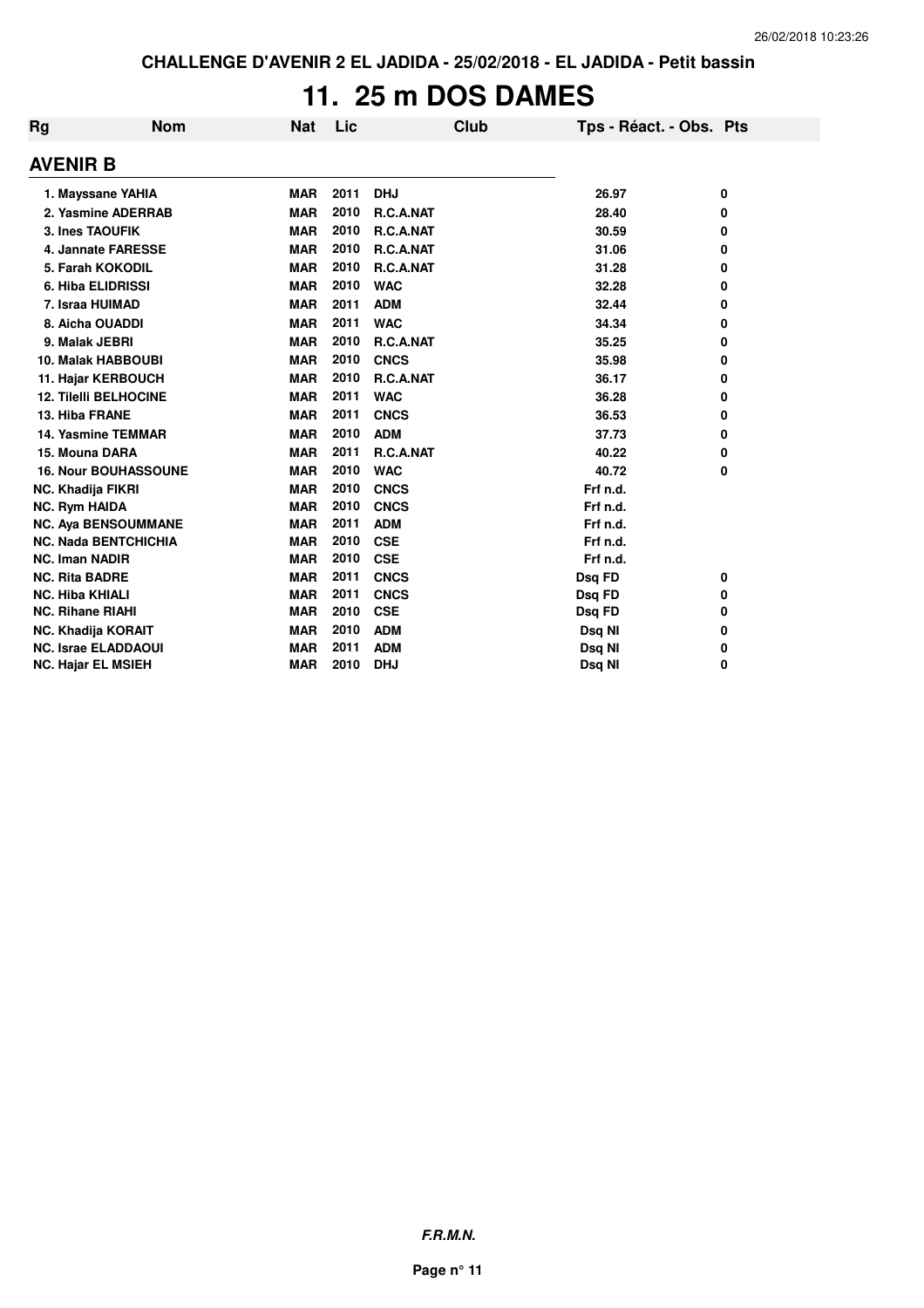### **12. 25 m DOS MESSIEURS**

| Rg                       | <b>Nom</b>                          | Nat        | Lic  | Club         | Tps - Réact. - Obs. Pts |   |
|--------------------------|-------------------------------------|------------|------|--------------|-------------------------|---|
| <b>AVENIR B</b>          |                                     |            |      |              |                         |   |
|                          | 1. Ryad Yahia M'GHARI               | <b>MAR</b> | 2010 | <b>DHJ</b>   | 24.91                   | 0 |
|                          | 2. Ahmed Ali NAMLY                  | <b>MAR</b> | 2010 | <b>CNCS</b>  | 26.25                   | 0 |
|                          | 3. Yahya RADELLAH                   | <b>MAR</b> | 2010 | <b>CNCS</b>  | 27.30                   | 0 |
|                          | 4. Mohamed Taha SENTISSI            | <b>MAR</b> | 2010 | <b>WAC</b>   | 27.85                   | 0 |
|                          | 5. Mohammed Amine MIRHLAMI          | <b>MAR</b> | 2011 | <b>DHJ</b>   | 28.91                   | 0 |
|                          | 6. Mohammed Khalil LABHALLA         | <b>MAR</b> | 2011 | <b>DHJ</b>   | 29.16                   | 0 |
| 7. Anas KARAM            |                                     | <b>MAR</b> | 2010 | <b>CSEJL</b> | 29.53                   | 0 |
| 8. Yahya AKKAR           |                                     | <b>MAR</b> | 2010 | <b>ADM</b>   | 29.72                   | 0 |
| 9. Adam BCHIRI           |                                     | <b>MAR</b> | 2010 | <b>ADM</b>   | 31.07                   | 0 |
|                          | 10. Mohammed EL BOURNI DRIOUAK      | <b>MAR</b> | 2010 | <b>WAC</b>   | 31.41                   | 0 |
|                          | 11. Mohamed Amir NOUARA             | <b>MAR</b> | 2010 | <b>ADM</b>   | 32.84                   | 0 |
|                          | 12. Mohamed Amir TOUMI              | <b>MAR</b> | 2010 | <b>CNCS</b>  | 33.66                   | 0 |
| 13. Ibrahim WASFI        |                                     | <b>MAR</b> | 2010 | <b>WAC</b>   | 33.98                   | 0 |
| 14. Adnane BELAIDI       |                                     | <b>MAR</b> | 2010 | <b>CSE</b>   | 34.21                   | 0 |
| 15. Haitam TAHIRI        |                                     | <b>MAR</b> | 2010 | <b>TSC</b>   | 35.53                   | 0 |
|                          | <b>16. Anas HAMMOUDA</b>            | <b>MAR</b> | 2011 | <b>ADM</b>   | 39.28                   | 0 |
| 17. Sami NAJAH           |                                     | <b>MAR</b> | 2010 | <b>CNCS</b>  | 39.63                   | 0 |
| 18. Imrane FALAHY        |                                     | <b>MAR</b> | 2010 | <b>TSC</b>   | 43.19                   | 0 |
|                          | 19. Reda Mohamed TRACHEN            | <b>MAR</b> | 2011 | <b>CNCS</b>  | 44.63                   | 0 |
| 20. Walid BELALI         |                                     | <b>MAR</b> | 2010 | <b>ADM</b>   | 51.22                   | 0 |
|                          | 21. Ahmed EL HAIBA                  | <b>MAR</b> | 2010 | <b>CNCS</b>  | 57.63                   | 0 |
|                          | 21. Mohamed Amine TAOUBA            | <b>MAR</b> | 2011 | <b>CNCS</b>  | 57.63                   | 0 |
| <b>NC. Rayane STATI</b>  |                                     | <b>MAR</b> | 2010 | <b>ADM</b>   | Frf n.d.                |   |
| <b>NC. Ghali LARAKI</b>  |                                     | <b>MAR</b> | 2010 | <b>ADM</b>   | Frf n.d.                |   |
|                          | <b>NC. Ilyass REGRAGUI</b>          | <b>MAR</b> | 2010 | <b>ADM</b>   | Frf n.d.                |   |
|                          | <b>NC. Ayoub BOUKCEM</b>            | <b>MAR</b> | 2010 | <b>CNCS</b>  | Frf n.d.                |   |
|                          | <b>NC. Mohamed Amine ELOUAHMANI</b> | <b>MAR</b> | 2010 | <b>CSE</b>   | Frf n.d.                |   |
| <b>NC. Nael BOURAHLA</b> |                                     | <b>MAR</b> | 2010 | <b>WAC</b>   | Frf n.d.                |   |
|                          | <b>NC. Anas HASSANINE</b>           | <b>MAR</b> | 2010 | <b>ADM</b>   | Dsq NI                  | 0 |
| <b>NC. Ali ELYOUSFI</b>  |                                     | <b>MAR</b> | 2011 | <b>ADM</b>   | Dsq NI                  | 0 |
|                          | <b>NC. Karim MOUNAHID</b>           | <b>MAR</b> | 2010 | <b>CNCS</b>  | Dsq NI                  | 0 |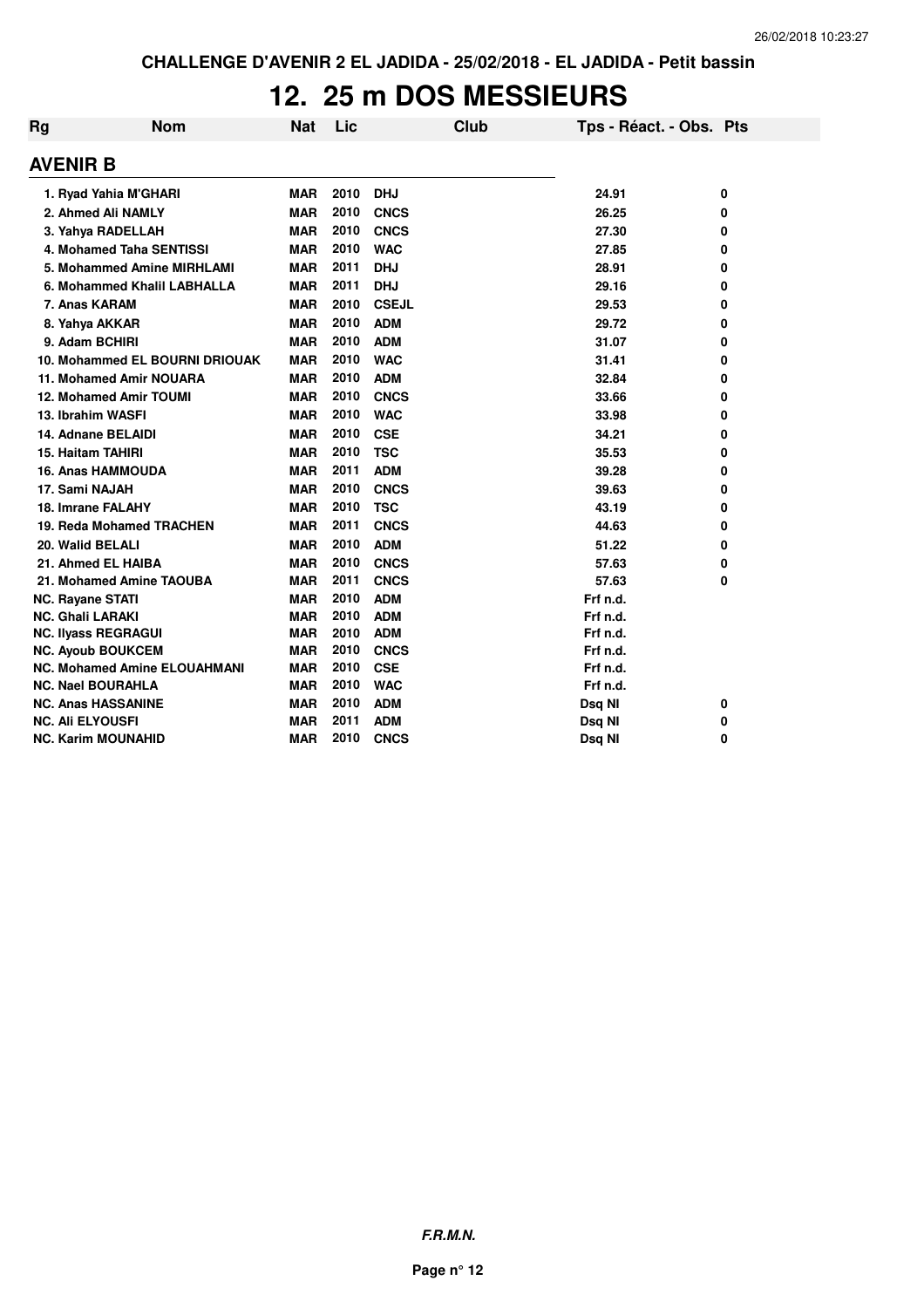# **13. 50 m DOS DAMES**

| Rg                     | <b>Nom</b>                  | <b>Nat</b> | Lic  | Club        | Tps - Réact. - Obs. Pts |    |  |  |
|------------------------|-----------------------------|------------|------|-------------|-------------------------|----|--|--|
| AVENIR A               |                             |            |      |             |                         |    |  |  |
|                        | 1. Basma BOUAKIL EL IDRISSI | <b>MAR</b> | 2009 | <b>CNCS</b> | 1:00.19                 | 90 |  |  |
| 2. Ghita SLIM          |                             | <b>MAR</b> | 2009 | R.C.A.NAT   | 1:04.80                 | 72 |  |  |
| 3. Safaa ATIA          |                             | <b>MAR</b> | 2009 | <b>WAC</b>  | 1:05.09                 | 71 |  |  |
|                        | 4. Aya FENNICH              | <b>MAR</b> | 2009 | R.C.A.NAT   | 1:11.16                 | 55 |  |  |
|                        | 5. Fatimazahra BENJLIL      | <b>MAR</b> | 2009 | <b>CSE</b>  | 1:17.27                 | 42 |  |  |
|                        | 6. Majida ASSEFFAR          | <b>MAR</b> | 2009 | <b>ADM</b>  | 1:18.06                 | 41 |  |  |
|                        | 7. Nihal BARGACH            | <b>MAR</b> | 2009 | <b>CNCS</b> | 1:18.39                 | 41 |  |  |
|                        | 8. Rim ELKHAYAT             | <b>MAR</b> | 2009 | <b>CNCS</b> | 1:22.54                 | 35 |  |  |
|                        | 8. Jannat MENGAOUI          | <b>MAR</b> | 2009 | <b>CNCS</b> | 1:22.54                 | 35 |  |  |
|                        | <b>10. Sara MSALLEK</b>     | <b>MAR</b> | 2009 | <b>CSE</b>  | 1:24.91                 | 32 |  |  |
|                        | <b>11. Malak GHAYOUB</b>    | <b>MAR</b> | 2009 | R.C.A.NAT   | 1:28.56                 | 28 |  |  |
| 12. Aya GUEJAJ         |                             | <b>MAR</b> | 2009 | <b>CNCS</b> | 1:29.16                 | 27 |  |  |
|                        | 13. Lina EL MSIEH           | <b>MAR</b> | 2009 | <b>DHJ</b>  | 1:29.47                 | 27 |  |  |
| <b>NC. Kenza SMAHI</b> |                             | <b>MAR</b> | 2009 | <b>CNCS</b> | Frf n.d.                |    |  |  |
|                        | <b>NC. Alae FENNICH</b>     | <b>MAR</b> | 2009 | R.C.A.NAT   | Frf n.d.                |    |  |  |
|                        | <b>NC. Ines MACHKOUR</b>    | <b>MAR</b> | 2009 | <b>WAC</b>  | Frf n.d.                |    |  |  |
|                        | <b>NC. Souha BELHOUJI</b>   | <b>MAR</b> | 2009 | <b>TSC</b>  | Frf n.d.                |    |  |  |
| <b>NC. Roaya MAHLI</b> |                             | <b>MAR</b> | 2009 | R.C.A.NAT   | Dsq FD                  | 0  |  |  |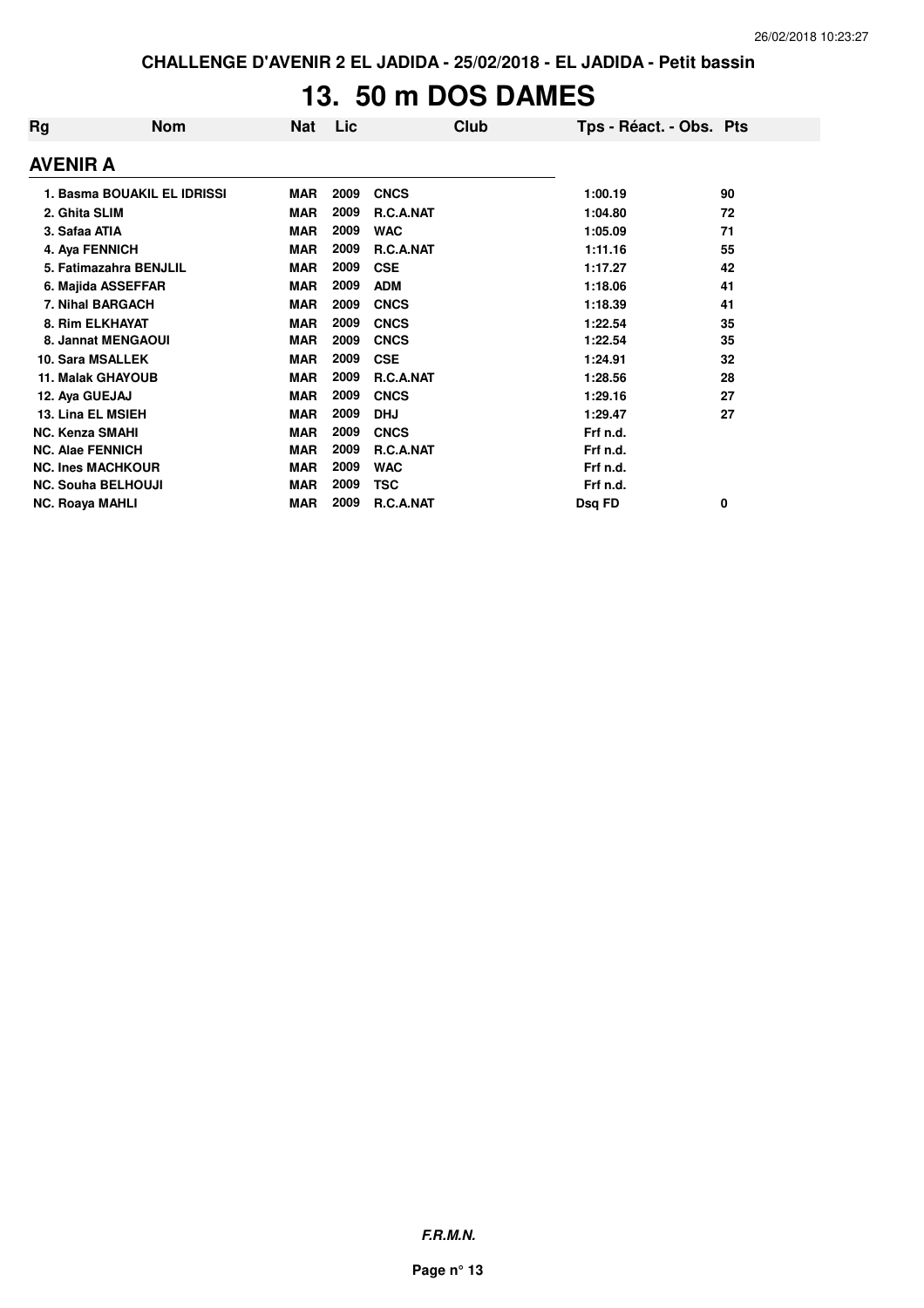# **14. 50 m DOS MESSIEURS**

| Rg              | <b>Nom</b>                   | <b>Nat</b> | Lic  | <b>Club</b>  | Tps - Réact. - Obs. Pts |     |
|-----------------|------------------------------|------------|------|--------------|-------------------------|-----|
| <b>AVENIR A</b> |                              |            |      |              |                         |     |
|                 | 1. Mohammed ESSADEQ          | <b>MAR</b> | 2009 | <b>CNCS</b>  | 48.95                   | 118 |
|                 | 2. Abdullah Taher SERHIR     | <b>MAR</b> | 2009 | <b>CNCS</b>  | 50.12                   | 110 |
|                 | 3. Ayoub CHBIHI EL WAHOUDI   | <b>MAR</b> | 2009 | <b>ADM</b>   | 58.69                   | 68  |
|                 | 4. Adam ELMESKINI            | <b>MAR</b> | 2009 | <b>CNCS</b>  | 59.14                   | 67  |
|                 | 4. Mohammed Ziad KETTANI     | <b>MAR</b> | 2009 | <b>DHJ</b>   | 59.14                   | 67  |
|                 | 6. Saad LAHIBA               | <b>MAR</b> | 2009 | <b>WAC</b>   | 1:03.25                 | 54  |
|                 | 7. Daoud NACIR               | <b>MAR</b> | 2009 | <b>WAC</b>   | 1:03.56                 | 54  |
|                 | 8. Mohamed Ilyas NACHIT      | <b>MAR</b> | 2009 | <b>ADM</b>   | 1:03.84                 | 53  |
|                 | 9. Yahya OUAHMANE            | <b>MAR</b> | 2009 | <b>CNCS</b>  | 1:04.80                 | 51  |
|                 | <b>10. Mohamed ENNAAMANI</b> | <b>MAR</b> | 2009 | <b>CSE</b>   | 1:05.78                 | 48  |
|                 | 11. Mohammed Amine BENNASRI  | <b>MAR</b> | 2009 | <b>WAC</b>   | 1:09.95                 | 40  |
|                 | <b>12. Younes BENOUINI</b>   | <b>MAR</b> | 2009 | <b>TSC</b>   | 1:11.16                 | 38  |
|                 | 13. Yassine BERRADA          | <b>MAR</b> | 2009 | <b>CSE</b>   | 1:11.70                 | 37  |
|                 | 14. Adam HIMMECH             | <b>MAR</b> | 2009 | <b>TSC</b>   | 1:12.38                 | 36  |
|                 | <b>15. Walid OUAHLA</b>      | <b>MAR</b> | 2009 | <b>CNCS</b>  | 1:12.72                 | 36  |
|                 | 16. Mohammed Reda CHOUAIT    | <b>MAR</b> | 2009 | <b>CSEJL</b> | 1:13.79                 | 34  |
|                 | 17. Hamza BERRADA            | <b>MAR</b> | 2009 | <b>CSE</b>   | 1:13.85                 | 34  |
|                 | <b>18. Amine ZNASSNI</b>     | <b>MAR</b> | 2009 | <b>WAC</b>   | 1:16.41                 | 31  |
|                 | <b>19. Ziad OUITASSANE</b>   | <b>MAR</b> | 2009 | <b>CSE</b>   | 1:25.72                 | 22  |
|                 | 19. Mohamed Amine BACHI      | <b>MAR</b> | 2009 | <b>TSC</b>   | 1:25.72                 | 22  |
|                 | 21. Moad ACHDINI             | <b>MAR</b> | 2009 | <b>CSEJL</b> | 1:29.47                 | 19  |
|                 | 22. Mohamed Akram CHAFII     | <b>MAR</b> | 2009 | <b>CSEJL</b> | 1:30.09                 | 19  |
|                 | <b>23. Mouad OUITASSANE</b>  | <b>MAR</b> | 2009 | <b>CSE</b>   | 1:37.73                 | 14  |
|                 | 24. Mohamed EL YAZIDI        | <b>MAR</b> | 2009 | <b>TSC</b>   | 1:43.31                 | 12  |
|                 | <b>NC. Omar MOUNAIM</b>      | <b>MAR</b> | 2009 | <b>WAC</b>   | Frf n.d.                |     |
|                 | <b>NC. Yasser OUAKSSIM</b>   | <b>MAR</b> | 2009 | <b>WAC</b>   | Frf n.d.                |     |
|                 | <b>NC. Ali EL MEKALI</b>     | <b>MAR</b> | 2009 | <b>TSC</b>   | Frf n.d.                |     |
|                 | <b>NC. Yahya BENZINE</b>     | <b>MAR</b> | 2009 | <b>ADM</b>   | Dsq NI                  | 0   |
|                 | <b>NC. Hassan AGHRIDOU</b>   | <b>MAR</b> | 2009 | <b>CNCS</b>  | Dsq NI                  | 0   |
|                 | <b>NC. Mouad DALILI</b>      | <b>MAR</b> | 2009 | R.C.A.NAT    | Dsq NI                  | 0   |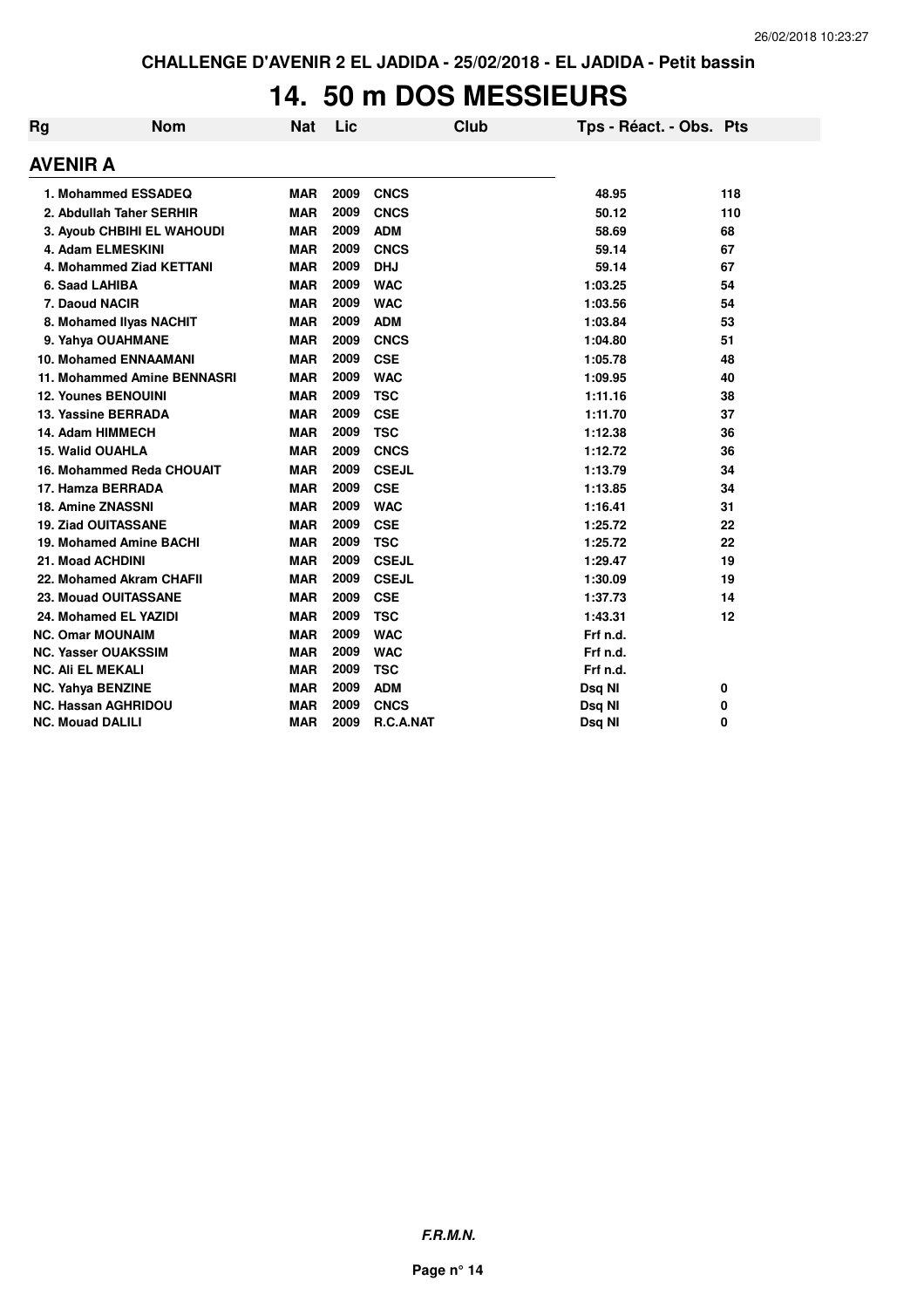## **15. 4 x 25 m NAGE LIBRE DAMES**

| Rg | <b>Nom</b>                      | Nat        | Lic  |             | <b>Club</b> | Tps - Réact. - Obs. Pts |   |
|----|---------------------------------|------------|------|-------------|-------------|-------------------------|---|
|    | <b>AVENIR A</b>                 |            |      |             |             |                         |   |
|    | <b>1. Tiwinas BELHOCINE</b>     | <b>MAR</b> | 2009 | <b>WAC</b>  |             | 1:23.41                 | 0 |
|    | <b>Kenza ABDALLAH</b>           | <b>MAR</b> | 2009 | <b>WAC</b>  |             |                         | 0 |
|    | Safaa ATIA                      | <b>MAR</b> | 2009 | <b>WAC</b>  |             |                         | 0 |
|    | <b>Hiba ENNHAILI</b>            | <b>MAR</b> | 2009 | <b>WAC</b>  |             |                         | 0 |
|    | 2. Alae FENNICH                 | <b>MAR</b> | 2009 | R.C.A.NAT   |             | 1:27.59                 | 0 |
|    | <b>Ghita SLIM</b>               | <b>MAR</b> | 2009 | R.C.A.NAT   |             |                         | 0 |
|    | <b>Aya FENNICH</b>              | <b>MAR</b> | 2009 | R.C.A.NAT   |             |                         | 0 |
|    | Roaya MAHLI                     | <b>MAR</b> | 2009 | R.C.A.NAT   |             |                         | 0 |
|    | 3. Nihal BARGACH                | <b>MAR</b> | 2009 | <b>CNCS</b> |             | 1:32.88                 | 0 |
|    | <b>Oumnia TAIS</b>              | <b>MAR</b> | 2009 | <b>CNCS</b> |             |                         | 0 |
|    | <b>Maroua CHEMMAOUI</b>         | <b>MAR</b> | 2009 | <b>CNCS</b> |             |                         | 0 |
|    | <b>Basma BOUAKIL EL IDRISSI</b> | <b>MAR</b> | 2009 | <b>CNCS</b> |             |                         | 0 |
|    | 4. Hiba KHALLAD                 | <b>MAR</b> | 2009 | <b>TSC</b>  |             | 1:38.47                 | 0 |
|    | <b>Soundos ATYA</b>             | <b>MAR</b> | 2009 | <b>TSC</b>  |             |                         | 0 |
|    | Hajar KASSI                     | <b>MAR</b> | 2009 | <b>TSC</b>  |             |                         | 0 |
|    | <b>Malak EL BOUZAIDI</b>        | <b>MAR</b> | 2009 | <b>TSC</b>  |             |                         | 0 |
|    | <b>NC. Majida ASSEFFAR</b>      | <b>MAR</b> | 2009 | <b>ADM</b>  |             | Frf n.d.                |   |
|    | <b>Aicha CHAHID</b>             | <b>MAR</b> | 2009 | <b>ADM</b>  |             |                         |   |
|    | <b>Marwa EL KOURCHI</b>         | <b>MAR</b> | 2009 | <b>ADM</b>  |             |                         |   |
|    | Aya KHOUDRI                     | <b>MAR</b> | 2009 | <b>ADM</b>  |             |                         |   |
|    | <b>AVENIR B</b>                 |            |      |             |             |                         |   |
|    | 1. Fatimazahra DOUHA            | <b>MAR</b> | 2010 | R.C.A.NAT   |             | 1:41.47                 | 0 |
|    | <b>Yasmine EDDADSY</b>          | <b>MAR</b> | 2011 | R.C.A.NAT   |             |                         | 0 |
|    | <b>Farah KOKODIL</b>            | <b>MAR</b> | 2010 | R.C.A.NAT   |             |                         | 0 |
|    | <b>Yasmine ADERRAB</b>          | MAR        | 2010 | R.C.A.NAT   |             |                         | 0 |
|    | 2. Rita BADRE                   | <b>MAR</b> | 2011 | <b>CNCS</b> |             | 1:47.39                 | 0 |
|    | <b>Malak HABBOUBI</b>           | <b>MAR</b> | 2010 | <b>CNCS</b> |             |                         | 0 |
|    | <b>Zineb SABIR</b>              | <b>MAR</b> | 2010 | <b>CNCS</b> |             |                         | 0 |
|    | <b>Ghita RIDA</b>               | <b>MAR</b> | 2010 | <b>CNCS</b> |             |                         | 0 |
|    | <b>NC. Aya BENSOUMMANE</b>      | <b>MAR</b> | 2011 | <b>ADM</b>  |             | Frf n.d.                |   |
|    | <b>Israe ELADDAOUI</b>          | <b>MAR</b> | 2011 | <b>ADM</b>  |             |                         |   |
|    | <b>Israa HUIMAD</b>             | <b>MAR</b> | 2011 | <b>ADM</b>  |             |                         |   |
|    | Khadija KORAIT                  | <b>MAR</b> | 2010 | <b>ADM</b>  |             |                         |   |
|    | <b>NC. Tilelli BELHOCINE</b>    | <b>MAR</b> | 2011 | <b>WAC</b>  |             | Dsq NI                  | 0 |
|    | Aicha OUADDI                    | <b>MAR</b> | 2011 | <b>WAC</b>  |             |                         | 0 |
|    | <b>Nour BOUHASSOUNE</b>         | <b>MAR</b> | 2010 | <b>WAC</b>  |             |                         | 0 |
|    | <b>Hiba ELIDRISSI</b>           | <b>MAR</b> | 2010 | <b>WAC</b>  |             |                         | 0 |